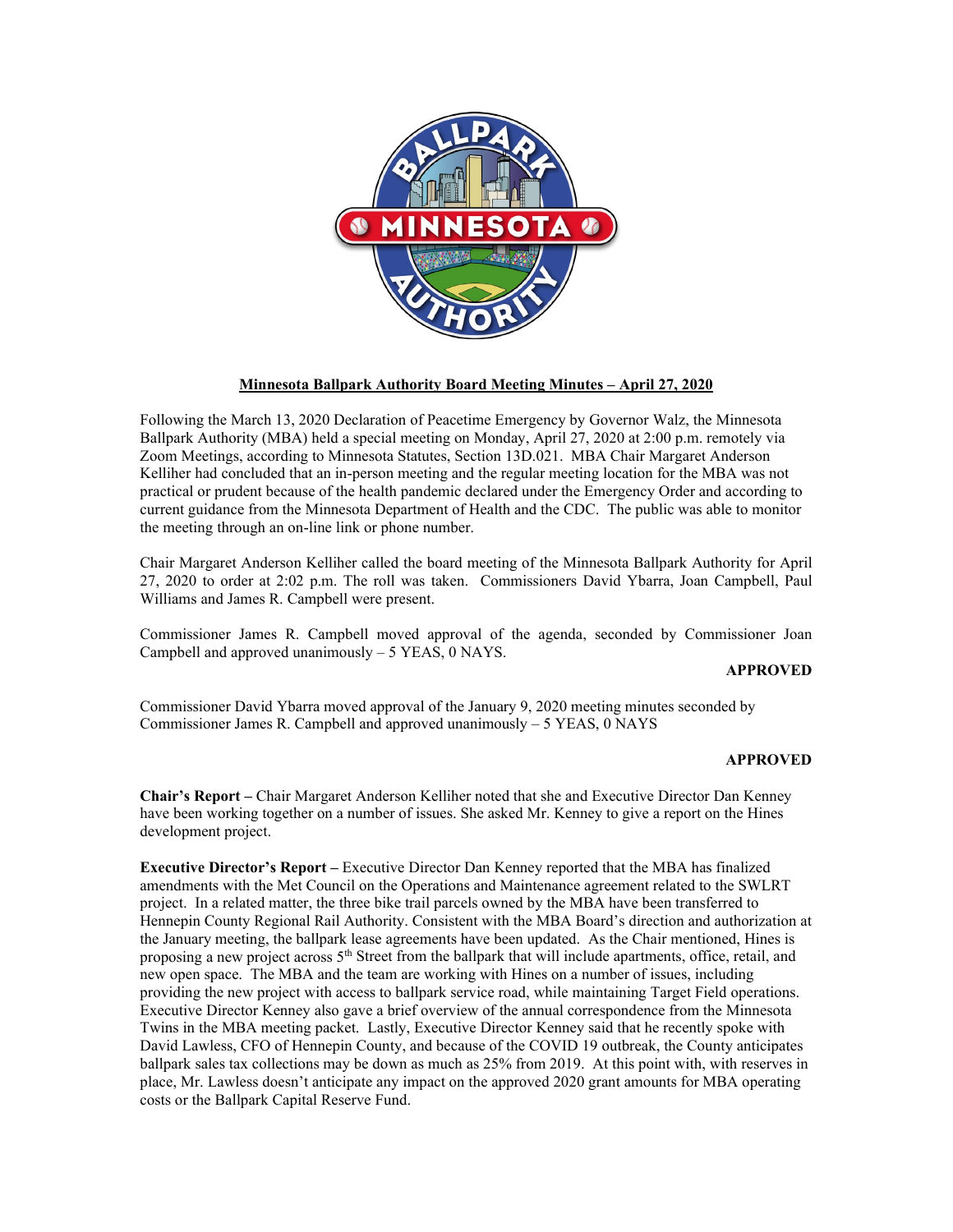## **ACTION ITEMS**

#### **4-27-20 Proposed Resolution 20-MBA-162**

#### **Purpose:**

To authorize the Chair and Executive Director to execute a cost participation agreement with the Minnesota Twins for consultant study costs related to the analysis of the North Loop Green Phase 3 project.

#### **Background:**

At the January MBA Board meeting, Resolution 20-MBA-159 was adopted delegating to the Chair and Executive Director the authority to consider, negotiate and give final approvals to the proposed plans for the North Loop Green Phase 3 project.

The Minnesota Twins have engaged SRF Consulting to assist in the review and analysis of the project plans, including the Travel Demand Management Study. SRF served as the lead consultant on the Environmental Impact Statement for the ballpark project and the subsequent development of Target Field's Transportation Management Plan.

Over the past couple of months, the consultants have been conducting a technical review of North Loop Green plans and outlining potential impacts on ballpark operations. MBA staff and the team are utilizing this information to structure the construction cooperation and operations agreements with the project developer.

The team has requested that the MBA fund half the cost of the SRF engagement and MBA staff is recommending contributing up to Seven Thousand Five Hundred Dollars (\$7,500.00) to this effort. The MBA's proposed contribution would be paid from the Ballpark Capital Project Fund, which has a current balance of approximately \$8.6 million.

#### **Action Requested:**

**BE IT RESOLVED** that the MBA Board authorizes the Chair and Executive Director to negotiate and execute a cost participation agreement with the Minnesota Twins in an amount not-to-exceed Seven Thousand Five Hundred Dollars (\$7,500.00) from the Ballpark Capital Project Fund for the consultant costs associated with the review of the North Loop Green Phase 3 project.

## **APPROVED**

#### **DISCUSSION ITEMS**

**Target Field Operations Update** – **Matt Hoy, Senior VP, Operations, Minnesota Twins**. Mr. Hoy reported that most of the building projects that were undertaken during the off season are complete. They are finalizing a few of the suite remodels and they will be completed soon. The playing field is in excellent condition. The batter's eye has been filled in with new juniper plants and looks beautiful. The Club House construction work and the additional covering and heating elements for the bullpens are finished. Plans for Gate 34 this season include a portable bar, more food service and casual seating in the green space. Work to upgrade the Target Field Wifi has been put on hold for now. The Twins are working on a return to work policy that will include getting into and out of the building safely and keeping the building clean and sanitized. Mr. Hoy said that many scenarios are being discussed about when and how the baseball season will begin, but nothing definitive yet.